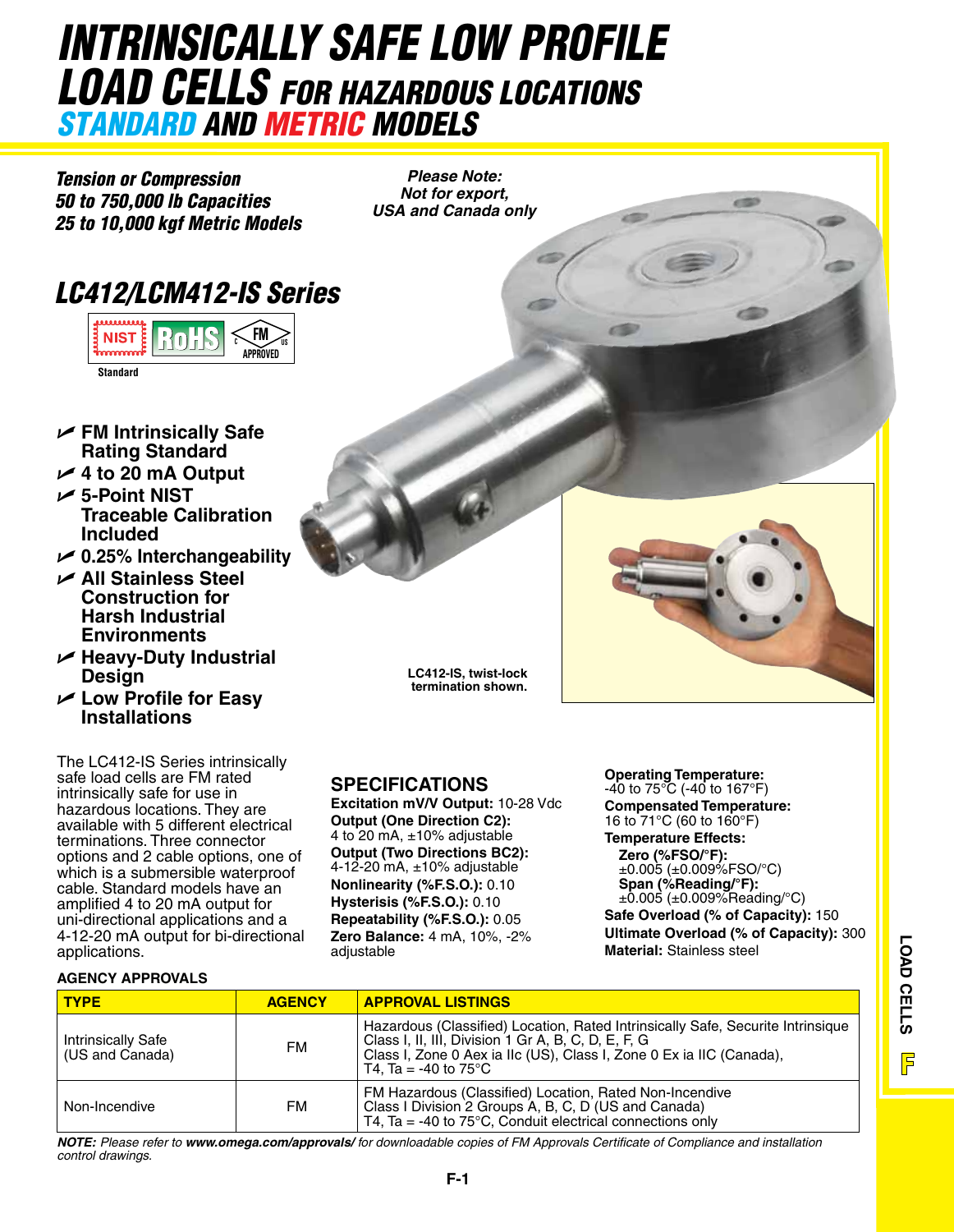# *iNTRINSICALLY SAFE Load Cells*

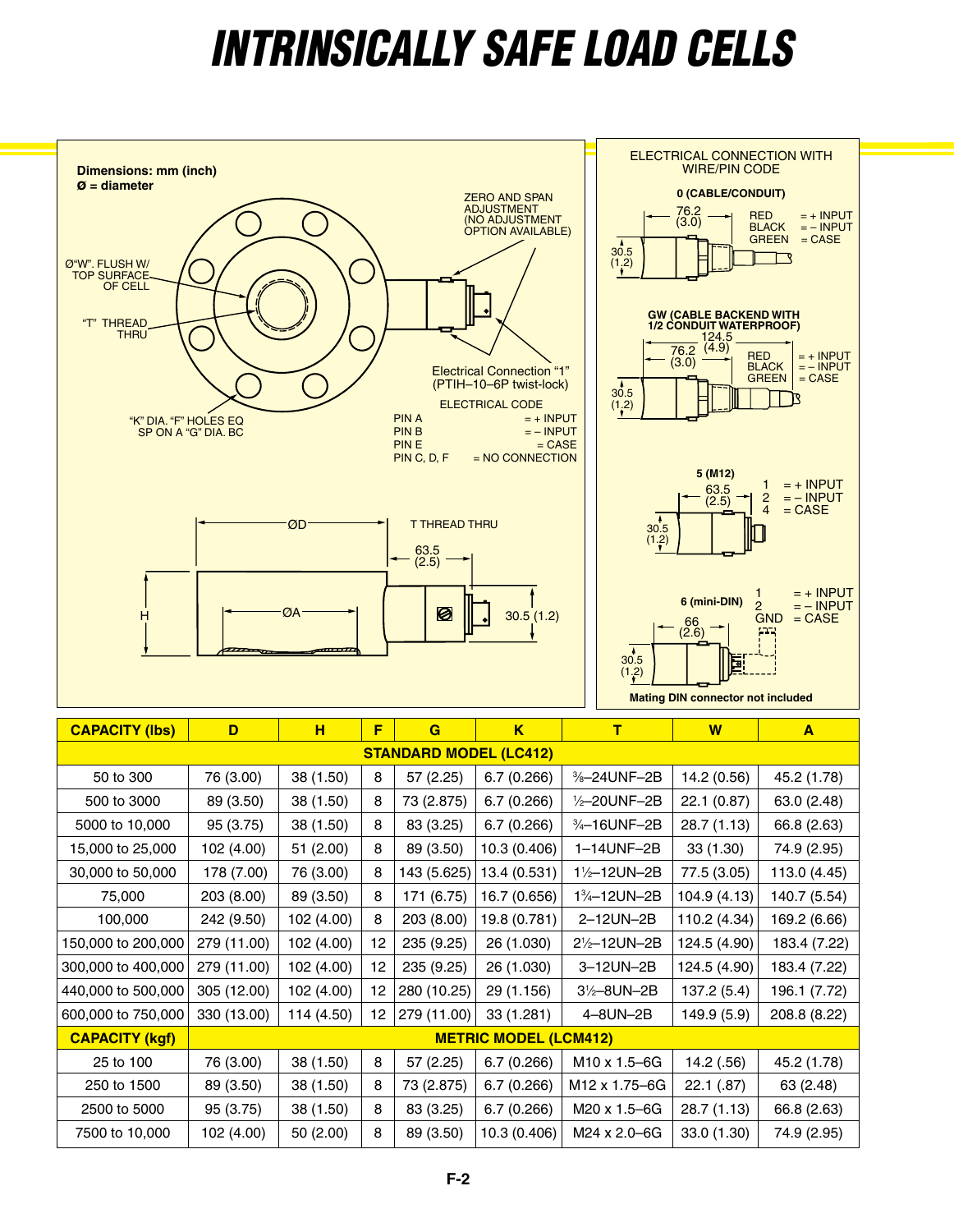## *INTRINSICALLY SAFE – standard and metric models*

| <b>To Order</b> |            |                                           |                          |                           |
|-----------------|------------|-------------------------------------------|--------------------------|---------------------------|
| <b>CAPACITY</b> |            |                                           |                          | <b>TENSION BASE PLATE</b> |
| $\mathbf{I}$    | <b>kgf</b> | <b>MODEL NO.</b>                          | <b>COMPATIBLE METERS</b> | <b>MODEL NO.</b>          |
|                 |            | <b>INTRINSICALLY SAFE STANDARD MODELS</b> |                          |                           |
| 50              | 23         | LC412-50 [*] [**] [***]                   | DP41-E, 6-digit display  | LC412-TP225               |
| 100             | 45         | LC412-100 [*] [**] [***]                  | DP41-E, 6-digit display  | LC412-TP225               |
| 250             | 114        | LC412-250 [*] [**] [***]                  | DP41-E, 6-digit display  | LC412-TP225               |
| 500             | 227        | LC412-500 [*] [**] [***]                  | DP41-E, 6-digit display  | <b>LC412-TP288</b>        |
| 1000            | 455        | LC412-1K [*] [**] [***]                   | DP41-E, 6-digit display  | LC412-TP288               |
| 2000            | 909        | LC412-2K [*] [**] [***]                   | DP41-E, 6-digit display  | LC412-TP288               |
| 3000            | 1361       | LC412-3K [*] [**] [***]                   | DP41-E, 6-digit display  | <b>LC412-TP288</b>        |
| 5000            | 2269       | LC412-5K [*] [**] [***]                   | DP41-E, 6-digit display  | LC412-TP325               |
| 10,000          | 4537       | LC412-10K [*] [**] [***]                  | DP41-E, 6-digit display  | LC412-TP325               |
| 15,000          | 6806       | LC412-15K [*] [**] [***]                  | DP41-E, 6-digit display  | LC412-TP350               |
| 20,000          | 9074       | LC412-20K [*] [**] [***]                  | DP41-E, 6-digit display  | LC412-TP350               |
| 25,000          | 11,343     | LC412-25K [*] [**] [***]                  | DP41-E, 6-digit display  | LC412-TP350               |
| 50,000          | 22,686     | LC412-50K [*] [**] [***]                  | DP41-E, 6-digit display  | LC412-TP563               |
| 75,000          | 34,029     | LC412-75K [*] [**] [***]                  | DP41-E, 6-digit display  | LC412-TP675               |
| 100,000         | 45,372     | LC412-100K [*] [**] [***]                 | DP41-E, 6-digit display  | <b>LC412-TP800</b>        |
| 200,000         | 90,744     | LC412-200K [*] [**] [***]                 | DP41-E, 6-digit display  | LC412-TP925               |
| 300,000         | 136,116    | LC412-300K [*] [**] [***]                 | DP41-E, 6-digit display  | LC412-TP925-3             |
| 400,000         | 181,488    | LC412-400K [*] [**] [***]                 | DP41-E, 6-digit display  | LC412-TP925-3             |
| 500,000         | 226,860    | LC412-500K [*] [**] [***]                 | DP41-E, 6-digit display  | LC412-TP1025              |
| 750,000         | 340,290    | LC412-750K [*] [**] [***]                 | DP41-E, 6-digit display  | LC412-TP1100              |

*All models come complete with 5-point NIST traceable calibration.*

*Note: Ranges over 300,000 lb are calibrated at 300,000 lb. Full calibration is available by adding a "ZXX" at the end of the part number. Ordering Example: LC412-100K0BC2IS, 100,000 lb capacity, bidirectional, with PVC cable and FMIS approvals.*

| <b>CAPACITY</b> |              |                            |                                         | <b>TENSION BASE PLATE</b> |
|-----------------|--------------|----------------------------|-----------------------------------------|---------------------------|
| <u>kgf</u>      | $\mathbf{I}$ | <b>MODEL NO.</b>           | <b>COMPATIBLE METERS</b>                | <b>MODEL NO.</b>          |
|                 |              |                            | <b>INTRINSICALLY SAFE METRIC MODELS</b> |                           |
| 25              | 55           | LCM412-25 [*] [**] [***]   | DP41-E, 6-digit display                 | <b>LCM412-TP225</b>       |
| 50              | 110          | LCM412-50 [*] [**] [***]   | DP41-E, 6-digit display                 | <b>LCM412-TP225</b>       |
| 100             | 220          | LCM412-100 [*] [**] [***]  | DP41-E, 6-digit display                 | <b>LCM412-TP225</b>       |
| 250             | 551          | LCM412-250 [*] [**] [***]  | DP41-E, 6-digit display                 | <b>LCM412-TP288</b>       |
| 500             | 1102         | LCM412-500 [*] [**] [***]  | DP41-E, 6-digit display                 | <b>LCM412-TP288</b>       |
| 1000            | 2205         | LCM412-1K [*] [**] [***]   | DP41-E, 6-digit display                 | <b>LCM412-TP288</b>       |
| 1500            | 3307         | LCM412-1.5K [*] [**] [***] | DP41-E, 6-digit display                 | <b>LCM412-TP288</b>       |
| 2500            | 5512         | LCM412-2.5K [*] [**] [***] | DP41-E, 6-digit display                 | <b>LCM412-TP325</b>       |
| 5000            | 11,023       | LCM412-5K [*] [**] [***]   | DP41-E, 6-digit display                 | <b>LCM412-TP325</b>       |
| 7500            | 16,535       | LCM412-7.5K [*] [**] [***] | DP41-E, 6-digit display                 | <b>LCM412-TP350</b>       |
| 10,000          | 22,046       | LCM412-10K [*] [**] [***]  | DP41-E, 6-digit display                 | <b>LCM412-TP350</b>       |

*All models come complete with 5-point NIST traceable calibration. Ordering Example: LCM412-5K1C2IS, 5000 kg capacity load cell.*